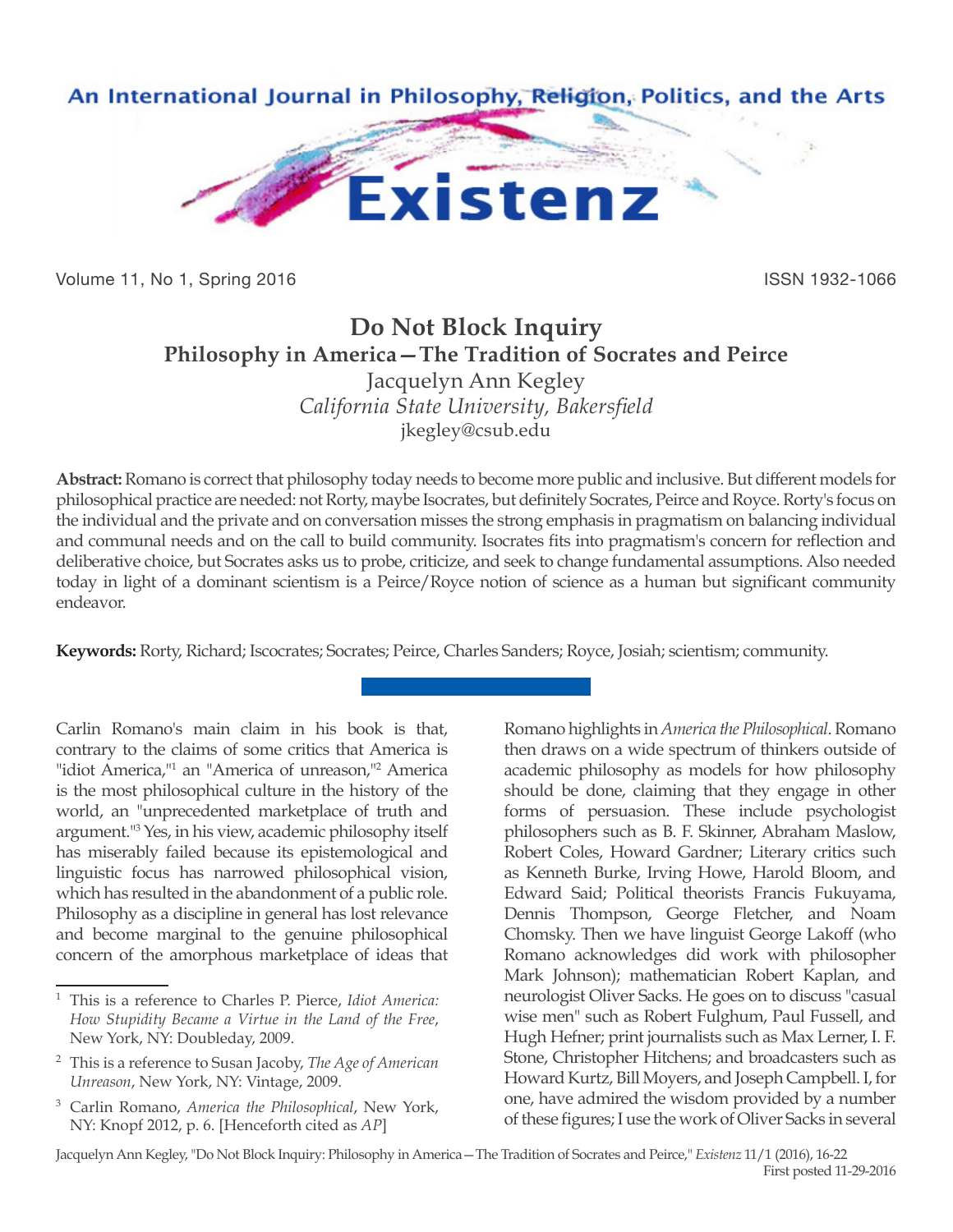of my courses on person and self and mind and George Fletcher's book on loyalty is a parallel to *Philosophy of Loyalty* by American philosopher, Josiah Royce.4 Yet, I am puzzled by what seems a series of portraits and reviews of these individuals. There is no clear connection discernible amongst them, or any distinct criteria that makes the work of them philosophical. What is Romano's intent in this discussion?

Romano also seems to miss a point made very well in a recent piece by Scott Soames in the *New York Times*. 5 Soames, in a similar manner to Romano, is countering the argument that "philosophy is isolated, an 'ivory tower' discipline cut off." Soames reviews the history of philosophy and cites various philosophers who were involved in issues of their day, and who were interdisciplinary: philosopher-mathematicians Gottlob Frege, Bertrand Russell, Kurt Gödel, Alonzo Church, and Alan Turing; linguists Rudolf Carnap, and Saul Kripke, decision theorists Frank Ramsey and Richard Jeffrey as well as a number of philosophers who assimilated physics into their philosophies. Philosophy as a discipline, in many ways, was the mother of all other disciplines. As for America's history we have the classical American philosophers, William James, Josiah Royce, and John Dewey, who all contributed to psychology and served as Presidents of the American Psychological Association. These three were also public philosophers speaking to issues of education, war, and race. Royce's history of California is considered a classic in historical writing.<sup>6</sup> Romano, of course, does acknowledge that pragmatism has given credence to philosophy's public role. However, he focuses on the work of Richard Rorty as a model for philosophy. I will return to this claim shortly.

First, I applaud Romano for arguing that philosophy today needs to be more inclusive. He has a section of his book entitled "The Rising Outsiders." This section focuses on African Americans, Women, Native Americans, and Gays. By setting these individuals aside under this title, there is a suggestion that they are somehow newcomers to philosophy. Of course, they are in the sense that these groups are only now being allowed to have a presence at the American Philosophical Association (APA) even if not always on the main program, although this too is changing. However, I think it more appropriate to say of these groups what he says in his introduction to African American philosophy: "America the Philosophical always included African American philosophers" (*AP*  313). The section on the African-Americans is very powerful. Romano begins with the debate over the question whether Africans took part in the creation of Western philosophy, and then moves to the book by historian Jeremiah Moses on black nationalism and messianism in America. He discusses the work of W. E. B. Dubois and works by Fredrick Douglass, Martin Delaney, David Walker, Anna Julia Cooper, and Francis Ellen Watkins Harper. Attention is also given to the work of Alain Locke, William Fontaine, Henry Louis Gates, Jr., Cornel West, Kwame Anthony Appiah, Michael Eric Dyson, and finally to some young scholars, Eddie S. Glaude, Jr., Lewis Gordon, Tommie Shelby, Charles W. Mills, Paul Taylor, and George Yancy. African-American philosophy has been and continues to be a vibrant and crucial part of America the philosophical.

Romano's discussion of women in philosophy continues the theme of exclusion but is a little less satisfactory. Romano begins his discussion of women philosophers with the Neoplatonic thinker, Hypatia, arguing that "knowing the historic facts about women in philosophy remains challenging" (*AP* 346). He focuses on historical works that have attempted to remedy this situation, especially the work of Genevieve Lloyd (*AP* 346-7). Romano bemoans the marginalization of female philosophers and applauds those works that have addressed this neglect such as the Penn State press series of "Feminist Interpretations" of great philosophers edited by Nancy Tuana (*AP* 350-1) as well as works by John J. Conley, Mary Ellen Waithe, and Beverly Clark (*AP* 351). The shoddy extremely biased account of Margaret Fuller by Pulitzer prize historian, Vernon L. Parrington, in his book, *Main Currents in American Thought*, is recounted in some detail (*AP* 353). Jane Addams also received less than accolades from some scholars, but Romano rightfully credits Charlene Siegfried with her book, *Pragmatism and Feminism* as establishing Addams as a pragmatist philosopher who made substantial contribution to the initial formulation of pragmatism. Romano writes:

<sup>4</sup> Josiah Royce, *The Philosophy of Loyalty*, Nashville, TN: Vanderbilt University Press, 1995.

<sup>5</sup> Scott Soames, "Philosophy's True Home," The Stone Series, *New York Times*, 7 March 2016, http:// opinionator.blogs.nytimes.com/2016/03/07/ philosophys-true-home/?\_r=0.

<sup>6</sup> Josiah Royce, *California from the Conquest in 1846 to the Second Vigilance Committee in San Francisco [1856]: A Study of American Character*, Boston and New York: Houghton, Mifflin and Co., 1886.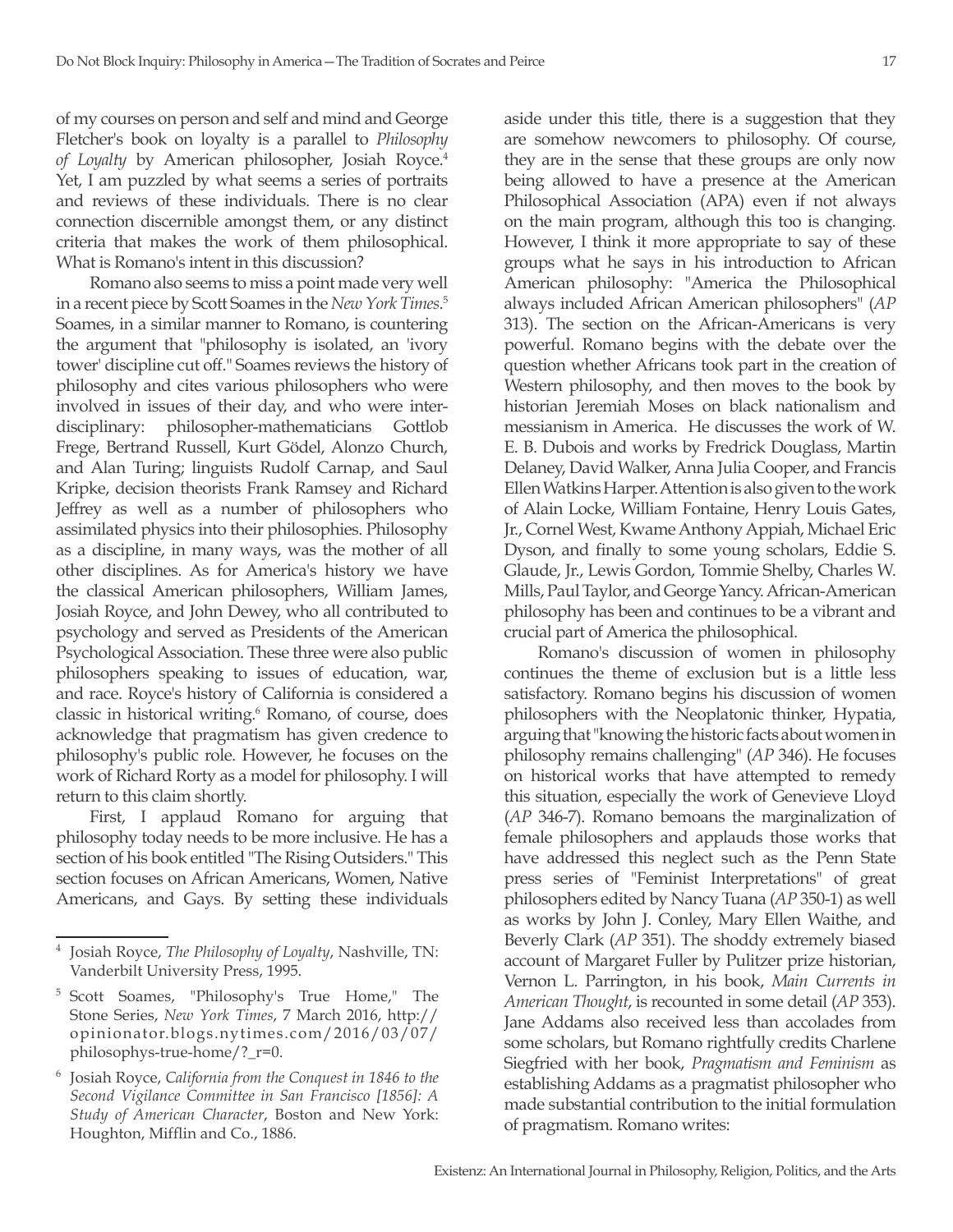So, in recent years, mulling Jane Addams, instead of just Hulling her...revealed that pragmatism's tent in American intellectual life always stretched much farther than philosophy professors or standard anthologies acknowledged. Today, philosophers increasingly recognize that persuasive storytelling, the genre in which Addams and Coles excel, may count as effective philosophical argument. [*AP* 359]

It is true that story-telling is now recognized as effective philosophical argument, but we must not ignore the fact that pragmatists, including Addams, engaged in very effective argumentation when they also argued for situated knowledge as an important kind of knowledge and the stories of the marginalized as a reliable basis for research and then for public recommendations and action.

I, like several other reviewers, do not know what to make of the Hannah Arendt section in Romano's book that focuses more on her relationship with Heidegger than on an explanation of how she fits into the America as Philosophical story. The dismissal of Martha Nussbaum as too professorial (*AP* 417) though seen from the eyes of someone used to writing for the press, I believe ignores the substantial contribution she has made to social and political philosophy and philosophy in general. On a clearly positive note, I especially appreciated the section on African American women philosophers, the Collegium of Black Women Philosophers, and Anita Allen.

The sections on Native American philosophy and Gays are a bit sparse, partly because so little attention has been paid to these issues by the philosophical establishment. I recall well the Albuquerque meeting of the APA and the unprecedented five sessions on American Indian philosophy. John Ladd is a legendary figure in this area and indeed Scott Pratt's *Native Pragmatism* is the finest book available on the place of Native American thought in American Philosophy. It would have been helpful for Romano to speak more of current development in this area. I also would ask Romano to relate his project to the following comments of Viola Cordova who teaches environmental ethics at the University of Idaho. She says, "Native Americans should play the role of questioning those who are never questioned. They should be disturbers of the peace."7 This, I believe, is a central role of philosophy in general. Cordova also warned against the creation of another ethno-philosophy, another campus ghetto in

I agree wholeheartedly with Romano's plea for philosophy to become more public and inclusive. I would like more detail about what this means. I also applaud Romano's overview of some of many philosophical activities that are challenging the standard image and focus of contemporary academic philosophy, including the Public Philosophy movement; the Philosopher's Café; and the intriguing insights offered by such books as *The Simpsons and Philosophy*, *The Matrix and Philosophy*, *Twilight and Philosophy*, *Aristotle and the Aardvark Go to Washington*, and *Heidegger and a Hippo Walk Through those Pearly Gates* (*AP* 16-7). I join Romano in challenging contemporary American philosophy, by including Part III, "The Rising Outsiders" (*AP* 311-463), to continue to expand its path to inclusiveness of all areas, offering these issues and philosophies a more central place in APA programming: Romano also discusses the explosion of cyber philosophy. These sections of his book are worthy of attention and action. However, rather than focusing so much on what outsiders are doing, I will emphasize continual reform within some of the more mainstream areas of philosophy, asking: what shall be our model for philosophical practice?

Romano is correct that the pragmatic tradition holds the key to re-envisioning the nature and role of philosophy both in its academic and public role. One of the problems of mainstream contemporary philosophy in America is that it either has ignored its history or misinterprets the ideas of the classic pragmatists. History tells us that the early pragmatists all argued for a re-envisioning of philosophy and emphasized its public role. Thus, John Dewey and Josiah Royce both criticized academic philosophy for its inward focus on problems of knowledge rather than on the practical problems of contemporary life. Dewey held that philosophy should seek to apply what is known to the intelligent conduct of life, while Royce claimed that "You philosophize when you reflect critically upon

philosophy. She insists that Native American thinkers should grapple with the Euro-American tradition's unexamined assumptions. Does Romano agree? Is this why he brings those who could be seen as outsiders into America the philosophical? And why does he ignore the increasing inclusion of Mexican and Latin-American philosophy into the philosophical dialogue? This was promoted heavily at the recent meeting of the Society for the Advancement of American Philosophy in Portland in March 2016.

Cited in *AP* 446 without reference.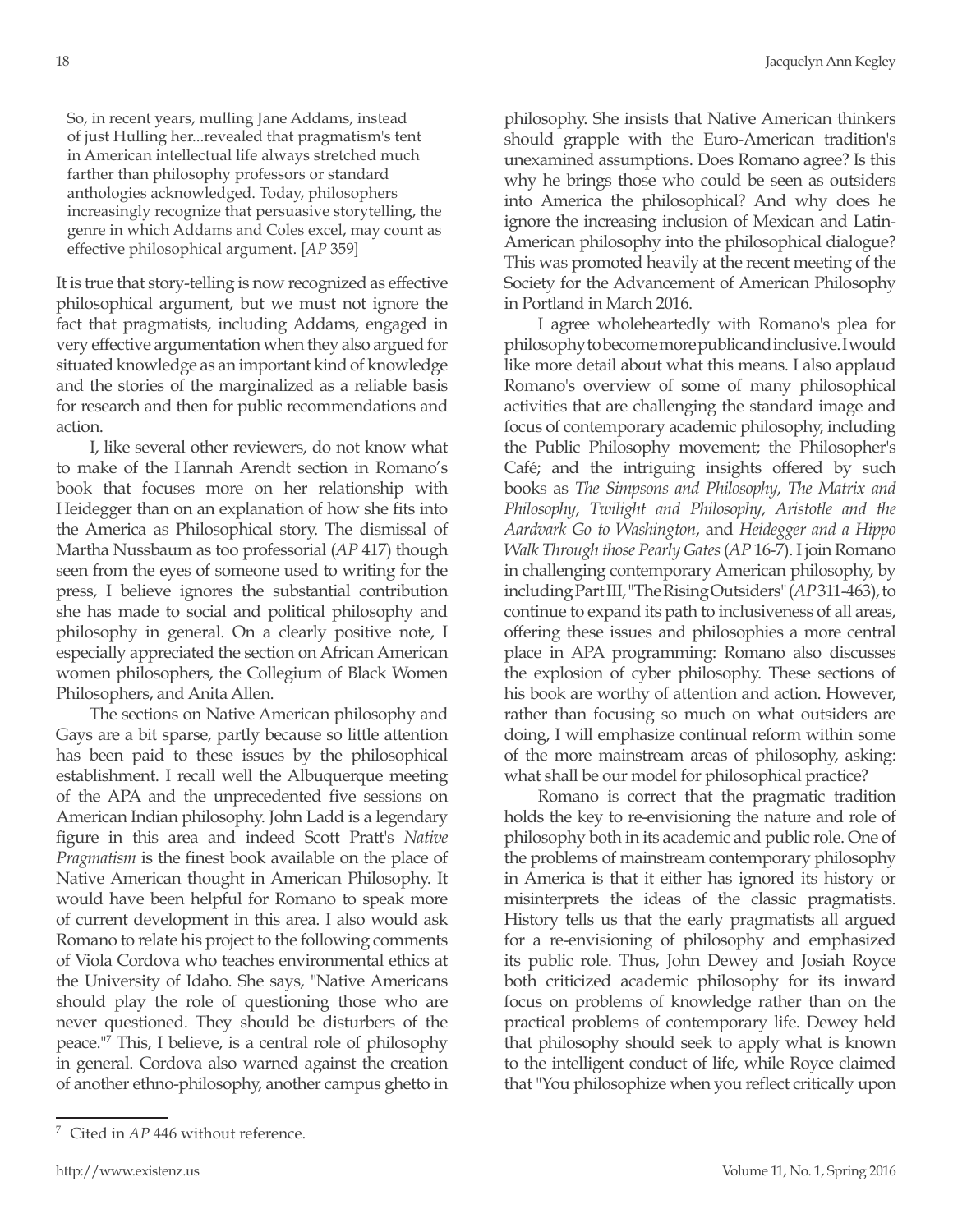what you are actually doing in your world."8 Charles Sanders Peirce criticized the Cartesian paradigm—one that still dominates philosophy and other disciplines today. Further, Peirce and Royce presented a view of science unlike today's scientism, which is the view that science is the only reliable source of knowledge and that the methods of the natural sciences alone yield true knowledge about man and society. This exalts so-called scientific truths above any others and leads toward an excessive reductionism in all fields of human knowledge. In contrast to this view of science as the only valid source of knowledge, Royce and Peirce viewed science as the ideal community of critical inquiry and the scientific process as self-correcting, based on reasonable doubt, problem focus and the recognition that there is no possibility at any time of one's beliefs gaining absolute certainty, whether these beliefs are about physics, biology, or in some other domain. This view of science is probably that of most practicing scientists; it is the philosophers, and even the general public, that have come to hold science as the final arbiter of truth. One role that philosophers need to play today in America is to educate the public both about scientific knowledge and about its reliable but fallible nature.

William James captured the views of Royce, Peirce, and Dewey on critical inquiry in his *Will to Believe* when he argued that one always holds one's beliefs hypothetically and with an open mind, while also drawing on the current wisdom of other areas of inquiry.<sup>9</sup> Human knowledge, in any domain, is always fallible, and, as Peirce advocated, "never block the road to inquiry."10 Further inquiry is driven by encountered problems that are genuine (a life problem for the inquirer), forced (needs a resolution now), or momentous (having significant impact on one's life and that of others). Such approach to knowledge seeking, to inquiry, is needed in all of contemporary philosophy today and not just in some areas of study. This is one

aspect of a good model for philosophical practice.

Romano holds up Richard Rorty as one of his models of philosophy. However, Rorty, along with others, misinterprets or ignores certain basic aspects of that classical pragmatist thought. Thus, Rorty provides an inadequate pragmatist model in his emphasis on free-flowing conversation, a conversation that is individual and private and not focused on public issues, debate or argument. In contrast to Romano and Rorty, Dewey, Peirce, and Royce saw critical inquiry, not conversation, as an essential element in a responsible philosophical response to pressing human problems and they, though not ignoring the role of the individual, viewed community as an essential part of such inquiry, contributing significantly to the self-correcting aspect of such a process, as it does in science. Dewey and Royce both criticized the strong individualistic bent of American life. Dewey found the "enormous ineptitude of the individualistic philosophy to meet the needs and direct the factors of the new age."<sup>11</sup> He bemoaned a lack of a real democratic public as he writes: "'The new age of human relationships' has no political agencies worthy of it. The democratic public is still largely inchoate and unorganized" (*PIP* 109). For Dewey, it is the idea of community that is at the heart of the democratic life. He proclaims: "Till the Great Society is converted into a Great Community the Public will remain in eclipse" (*PIP* 142).

The pragmatists fully recognized that the individual alone tends to not be self-critical and thus does not change or refine views unless confronted by others with differing ideas. Royce, in fact, defined other selves as "the endless treasury of *more ideas*."12 The common pragmatic theme of testing habits and beliefs by the new and the different is stated well by William James when he writes: "The individual has a stock of old opinions already, but he meets a new experience that puts them to a strain...He seeks to modify until 'at last some new idea comes up which he can graft upon the ancient stock with a minimum disturbance of the latter, some idea that mediates between the stock and the new experience and runs them into one another most felicitously to make them admit of novelty'."13 A key

<sup>8</sup> Josiah Royce, *The Spirit of Modern Philosophy*, Boston: Houghton Mifflin 1892, p. 1.

<sup>9</sup> William James, "The Will to Believe and other Essays on Popular Philosophy (1897)," in *The Writings of William James: A Comprehensive Edition*, ed. John J. McDermott. Chicago, IL: University of Chicago Press, 1977.

<sup>&</sup>lt;sup>10</sup> Charles Sanders Peirce, "The First Rule of Logic (1899)," in *The Collected Papers of Charles Sanders Peirce, Volume 1*, eds. Charles Hartshorne and Paul Weiss, Cambridge, MA: Harvard University Press 1931, p. 135.

<sup>11</sup> John Dewey, *The Public and Its Problems*, Chicago, IL: Swallow Press, 96. [Henceforth cited as *PIP*]

<sup>12</sup> Josiah Royce, *The World and the Individual*, New York, NY: Dover Publications 1959, p. 171.

<sup>13</sup> William James, *Pragmatism*, Cleveland, OH: Meridian 1955 pp. 50-1.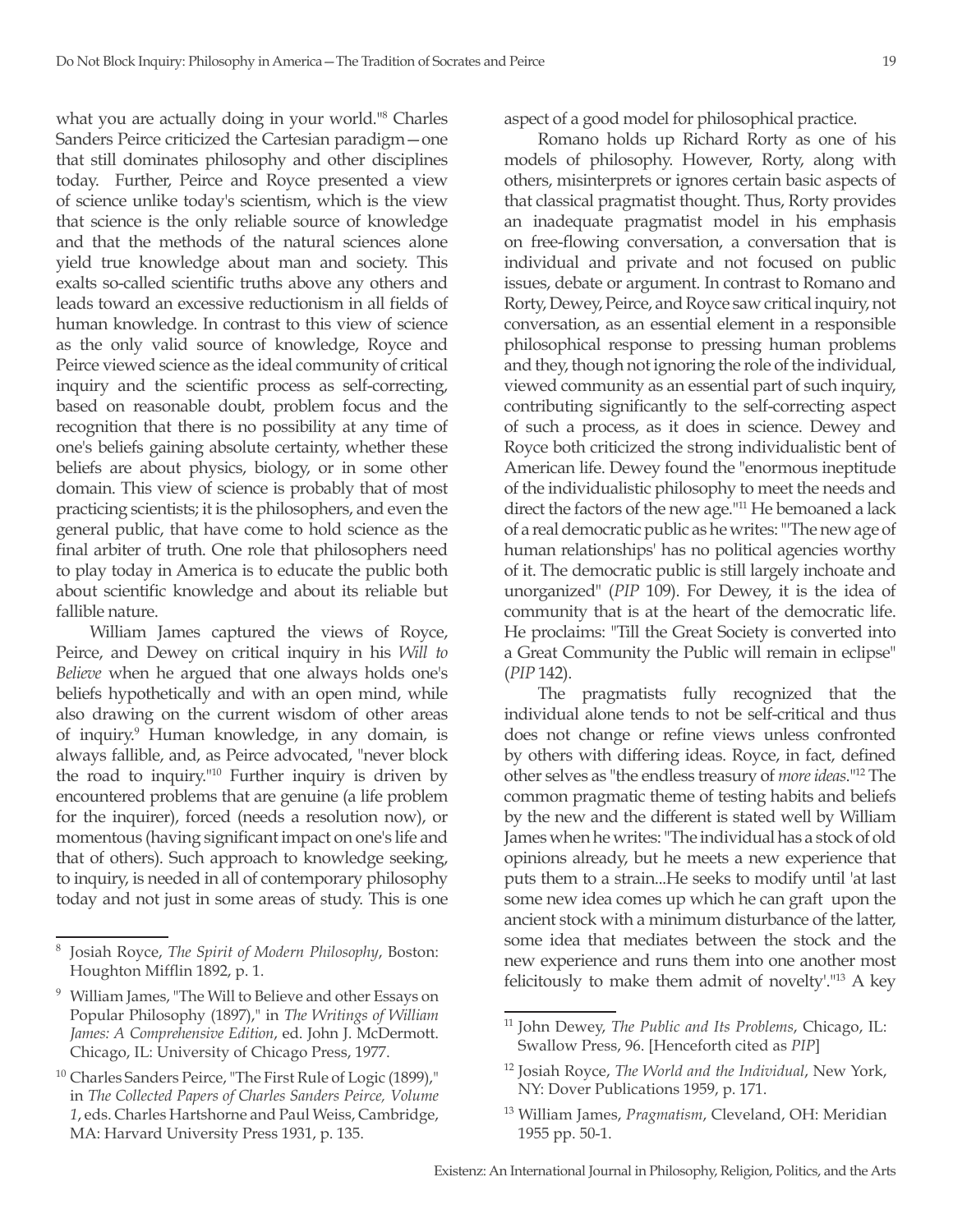notion in Dewey's philosophy was the disturbance and changing of habit through encounter with a problem, with anything new. Again, individuals in isolation are not necessarily good philosophers for they are missing the critical feedback of one's fellow philosophers as well as the public in general. Philosophers today need to explore new and creative ways to balance genuine individualism and genuine community and to practice humility and openness to views other than their own.

This brings us back to the inadequacy of Rorty as a model for philosophy. Rorty was an advocate for the private and the individual, and he argued to keep the private, individual domain of life separate from any public engagement of an individual. He offers a view that asks us to be "content to treat the demands of selfcreation and of human solidarity as equally valid, yet forever incommensurable."14 The demands of people to achieve their private ends, their pursuit of endless selfcreation need to be clearly separate from demands for social fulfillment, justice and freedom. Rorty focused on developing new creative vocabularies, but we must keep those developed in pursuit of personal fulfillment, self-creation, and self-realization completely distinct from those developed for deliberation about social goods and social and political arrangements. A crucial question to Rorty by his critics was always whether such a separation is viable. Feminist philosophers argue that the public/private divide has differential impact according to factors such as race, class, (dis)ability, and sexual identity as they intersect with gender and that it matters especially in dealing with these issues. They are especially concerned about the rights and protection of women and children, and the disabled.

Who then might be a model for the philosophical practice today? I will return to Isocrates, but now I want to use claims made by Royce, in his memorial piece for James, about William James as one of three representative American philosophers.15 One characteristic he cites is very relevant to today, namely, that a philosopher must give utterance to philosophical ideas that are characteristic of some stage and of some aspect of life of one's own people. In Royce's view, James addressed three main areas crucial to his time. The first was the impact of evolutionary thought, particularly the notions of change and process. All four classical pragmatists—Peirce, James, Dewey, and Royce—took evolutionary thought seriously in forming their own views and contributed to the application of evolutionary ideas to other areas of thought and practice. Today there are also strong focuses on evolutionary thought and its wide-ranging applicability for explaining many aspects of human life and thought. Unfortunately, many contemporary philosophers have reverted to an earlier period, already transcended in the period of classical pragmatism; namely, they do not engage in true criticism of these ideas. Rather, there is a group of scholastic-type philosophers who wish to defend and exalt scientific views as authoritative for all areas of life, while dogmatic religionists assert the priority of religious truth and focus. The representative philosopher for today needs to engage in interpreting the implications of evolutionary thought for human living while also promoting a sense of humility about science as a valuable area of critical but self-correcting inquiry. While advocating tolerance and open-mindedness they need to be vocal critics of any form of reductionism about reality and life- all is not explained by physics, or genetics, or computation, or by religion. Each domain may have valuable insight for solving human problems. Here one can also recall the work of psychiatrist/philosopher Karl Jaspers who argued that human beings are distinguished by the fact that they have authentic attributes of existence and transcendence—that is, by their ability to raise questions about themselves and their freedoms that cannot be posed in material or scientific terms, and by their resultant capacity for decisive reversal, selftransformation and transcendence. Jaspers emphasizes the notion of transcendence in concept of the Axial Age, the notion of a time of enigmatic synchronous emergence of cultural innovations and advances, times that occur through human history.<sup>16</sup>

In this regard, James, Royce and Dewey played a significant role in developing the new science and discipline of psychology. All three argued that there is no sharp division between emotional and cognitive faculties, and all three combined this psychological insight with their concern for developing an adequate

<sup>14</sup> Richard Rorty, *Contingency, Irony, and Solidarity*, Cambridge, NY: Cambridge University Press 1989, p. xv.

<sup>&</sup>lt;sup>15</sup> The other two are Jonathan Edwards and Ralph Waldo Emerson. See Josiah Royce, "William James and the Philosophy of Life," in *William James and Other Essays on the Philosophy of Life, 1911*, Freeport, NY: Books for Libraries Press 1969, pp. 3-45, here pp. 4-7. [Henceforth cited as *WJP*]

<sup>16</sup> Karl Jaspers, *The Origin and Goal of History*, transl. Michael Bullock, New Haven, CT: Yale University Press, 1953.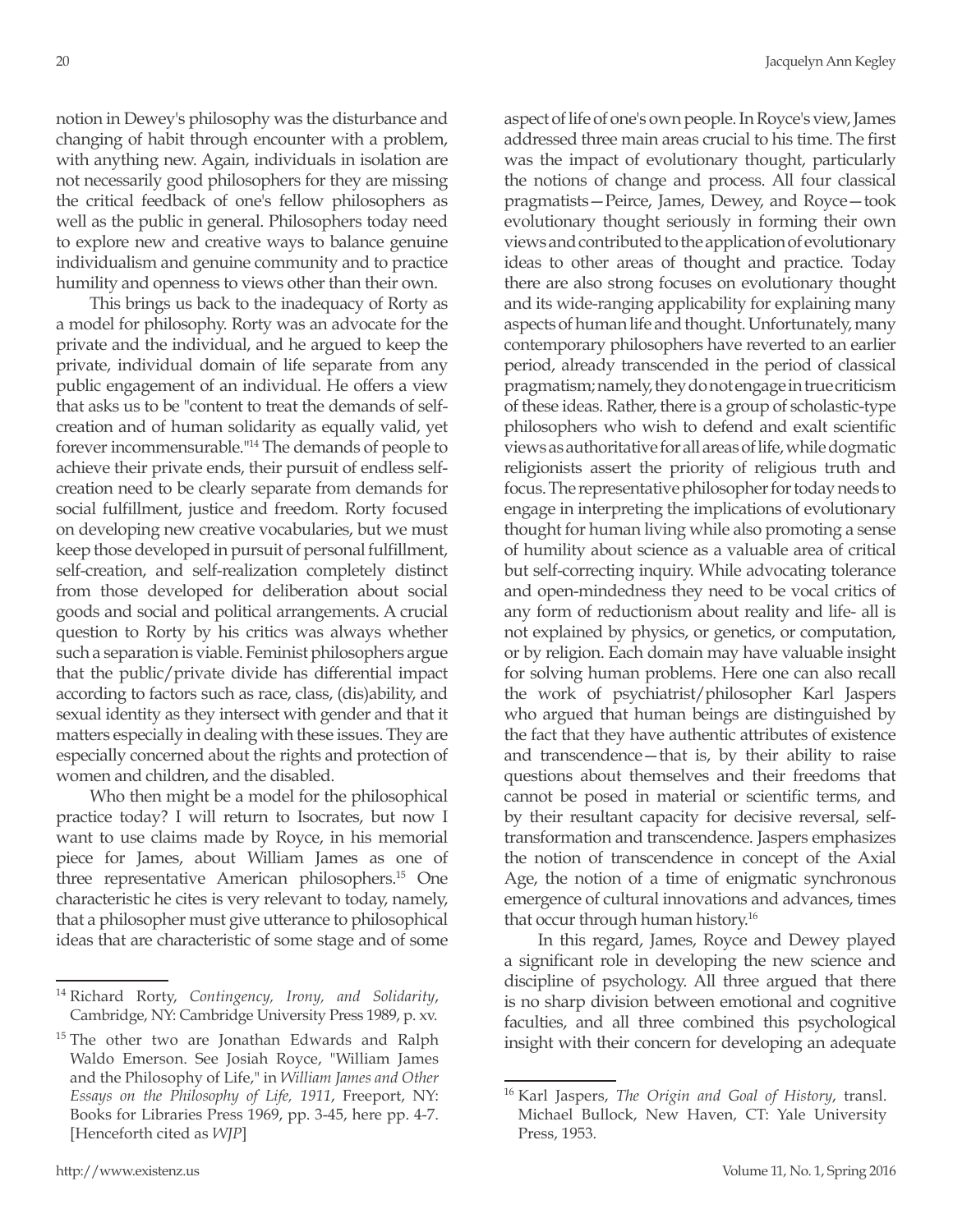ethic for living. Such an ethic had to pay attention to the whole person and to the person as socially embedded as well as to an obligation for the person to act to better their community and society. The emphasis in ethics cannot be exclusively on the rational, on the cognitive but must include the emotional, imaginative and even the spiritual dimension of humans. An increasing body of work is now occurring on the emotional and neurological factors in ethical and other forms of decision-making. Thus, Antonio Domasio has formulated the "Somatic Marker Hypothesis," which proposes a mechanism by which emotional processes can guide (or bias) behavior, particularly decisionmaking.17 Philosophers in political and social philosophy argue against the dominant focus on rational debate and consensus in understanding democratic deliberation. However, exclusive emphasis on the rational and on scientism is still very evident in contemporary philosophy and psychology. The developing focus today in psychology is on the brain and neuroscience, and with often exclusive emphasis on brain and on science. Again, dogmatism and reductionism in this discussion must be avoided. It is not only the brain. Cognitive science, for example, has considered the body as peripheral to understanding the nature of mind and cognition. Correcting this view, Anthony Chermo argues that cognition should be described in terms of agent-environment dynamics rather than in terms of computation and such interaction crucially involves the body.<sup>18</sup> This view is a direct descendant of the American naturalist psychology developed by William James and John Dewey. These new views allow philosophy to address issues of our age in creative ways and with relevance to the problems of living; just as Oliver Sacks marvelously describes the human mind in perceiving oneself and has applied it to human problems in life.

Royce discusses a third characteristic of James' time to which he responded as a philosopher, namely, the age of occupation of new territory, economic growth, immigration, and the aftermath of the Civil War (*WJP* 17). Royce further notes that the nation was

"attempting to find itself anew, to redefine its ideals, to retain its moral integrity, and yet to become a world power" (*WJP* 17). This bears some striking similarities to the status of the United States today. Though we are a world power, we seem to be struggling to redefine what that means. In addition, we are facing an immigration crisis demanding solution. And, though we are no longer in a state of civil war, we as a nation have been involved in the civil wars of others, balancing our national security with our economic interests while attempting to advocate human rights and democracy. These efforts have left us viewed with suspicion by many other nations and also raised serious questions for many citizens of the United States. We need to return to the view of the pragmatists that democracy is more than a particular form of government; it is a way of living. Philosophers can rightfully be expected to use their intellectual resources and facilitate fruitful democratic discussion among the public to advocate this view. America truly needs to be an agora, a field of democratic debate and deliberation.

A final aspect of Royce's classification of James as a representative American philosopher is that he meets the criterion of giving "utterance to philosophical ideas which are characteristic of some stage and of some aspect of the spiritual life of his own people" (*WJP* 3-4). Royce says of James' *The Varieties of Religious Experience* that it "expresses, better than any sectarian could express, the recent efforts of this spirit to come to an understanding with modern naturalism, and with the new psychology" (*WJP* 24). Further, James' view of religious experience, like those of other pragmatists, is deliberately unconventional and intensely democratic. This is significant today because contemporary philosophy can be given a label of "tone-deafness" to religious experience, similar to what Judith Green has asserted in her assessment of Philip Kitcher.19 Yet there is no doubt that religion plays a crucial role in our time in various ways, whether it be a more sectarian, authoritarian view represented in Christian and Islamic fundamentalism, or the views of Eastern religions, or the commitment of many intelligent, thoughtful people to some kind of religious experience (in contrast to religious doctrine or membership). Whoever speaks

<sup>&</sup>lt;sup>17</sup> Antonio R. Damasio, Daniel, and Hanna C. Damasio, "Somatic Markers and the Guidance of Behavior: Theory and Preliminary Testing," in *Frontal Lobe Function and Dysfunction*, eds. Harvey S. Levin, Howard M. Eisenberg, Arthur L. Benton, New York, NY: Oxford University Press 1991, pp. 217-29.

<sup>18</sup> Anthony Chermo, *Embodied Cognitive Science*, Boston, MA: MIT Press, 2011.

<sup>&</sup>lt;sup>19</sup> Judith Green, "Jamesian Reasonable Belief and Deweyan Religious Communities: Reconstructing Philosophy Pragmatically with Philip Kitcher," *Transactions of the Charles S. Peirce Society* 50/1 (Winter 2014), 69-96. Here pp. 70, 76.